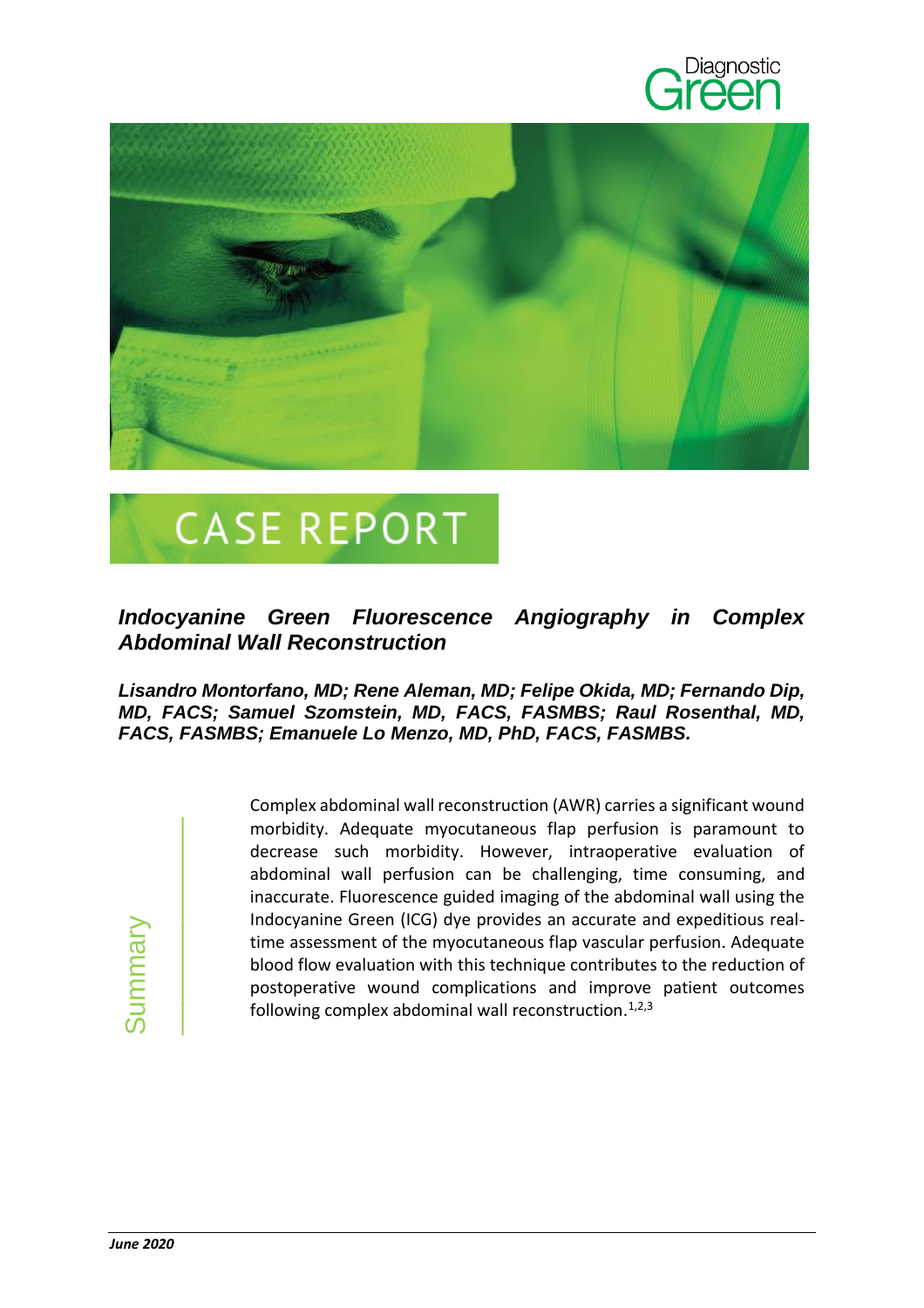

**The following case study discusses a patient who underwent an open ventral hernia repair, bilateral transversus abdominis release, bilateral myocutaneous flap, insertion of underlay mesh, and excisional debridement of skin after ICG perfusion evaluation.**

The patient is a 75-year-old male with a past medical history of chronic alcohol abuse, former smoker, obesity (Body Mass Index of 31.2), prostate cancer, hypertension, hyperlipidemia, diabetes mellitus, coronary artery disease status post coronary artery bypass graft, hypothyroidism, obstructive sleep apnea, chornic kidney disease and depression who presented with a history of a large incisional hernia following a Whipple procedure, which was further complicated by a wound infection which required debridement (*Fig. 1*). Despite several months of wound care, he developed a non-healing wound. Based on the hernia related symptoms and the wound status that was precluding a necessary orthopedic procedure, the patient was referred to our clinic for evaluation. After a comprehensive evaluation and case review at a multicenter hernia conference, he was offered an open ventral hernia repair with bilateral transversus abdominis release, bilateral myocutaneous flap and mesh placement.

Preoperative antibiotics, subcutaneous heparin, and sequential compression devices were utilized, as per protocol. An incision was made over the old scar from the xyphoid processto the infraumbilical area. After entering the peritoneal cavity from the upper area, the expected multiple adhesions were taken down. The posterior rectus sheath was separated from the rectus muscle all the way lateral until the perforator vessels were identified and protected. The posterior lamella of the posterior rectus sheath and the transverse abdominis muscle were then divided and the dissection continued in the retroperitoneum. A similar dissection was performed on the opposite side. The posterior rectus sheath was closed. A 20x25mm polypropylene mesh was then placed in the retrorectus space and fixated with absorbable monofilament suture. The anterior rectus sheath was closed under physiologic tension with absorbable monofilament suture. In order to remove the non-healed abdominal wall skin, bilateral cutaneous flaps were created.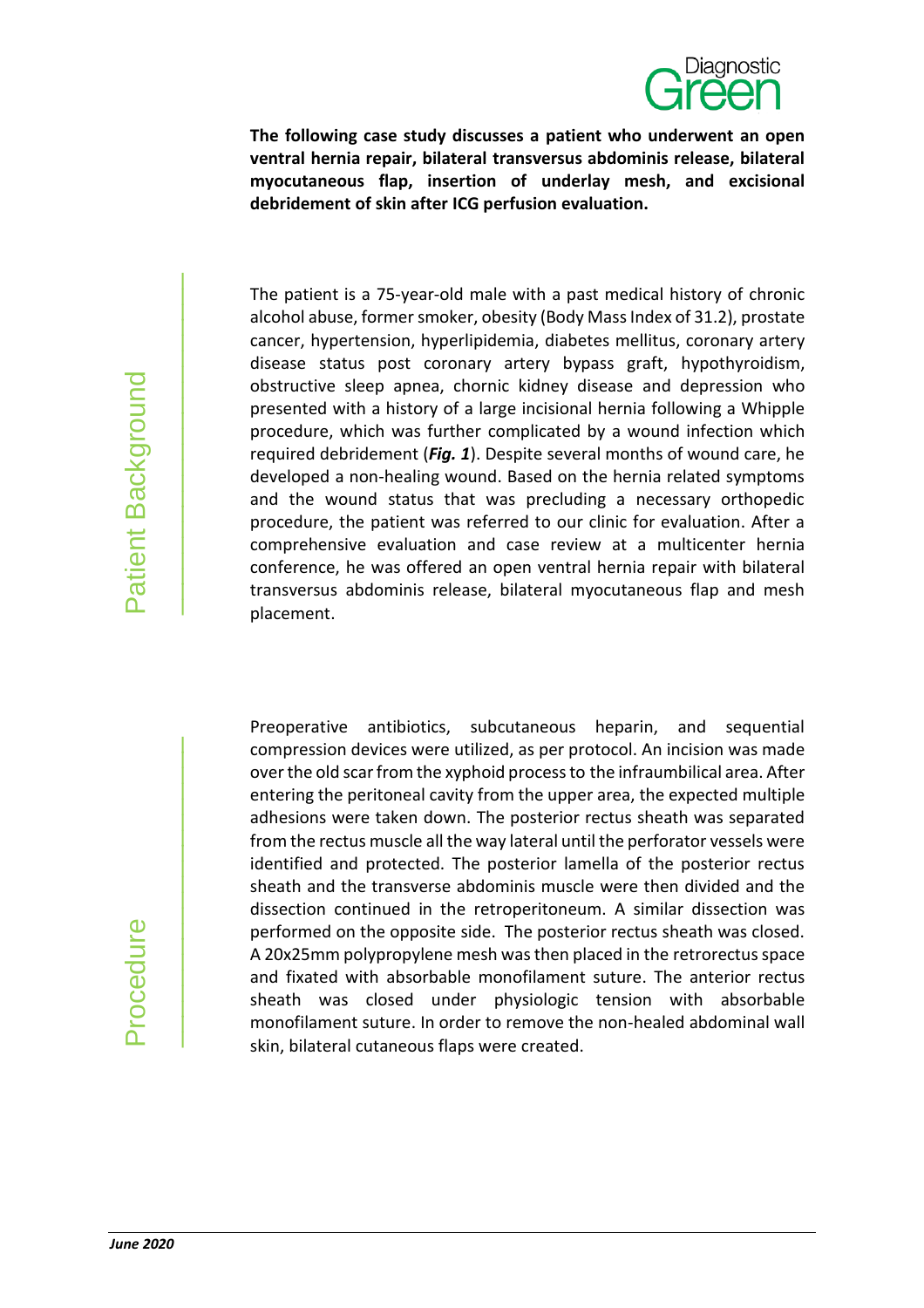

After a 3.5 mL intravenous injection of Indocyanine Green (ICG), the abdominal wall skin was then evaluated with the IC-Flow<sup>TM</sup> Imaging System (Diagnostic Green GmbH Aschheim-Dornach Germany) infrared camera (*Fig. 2 and 3*). Based on this evaluation, the non-perfused skin was debrided and excised (approximately 80  $cm<sup>2</sup>$ ). Following the insertion of two closed drains, the skin was closed over. The skin was then closed over two closed suction drains. The patient tolerated the surgery well, and he was discharged without complications on post-operative day three. There were no postoperative complications and no hernia recurrence at his 12 months follow up.



*Fig 1. Large incisional hernia with secondary intention healing and skin graft of the middle portion.*



*Fig 2. Abdominal wall skin evaluated with Indocyanine Green (ICG) demonstrating good vascular perfusion at the wound edges.*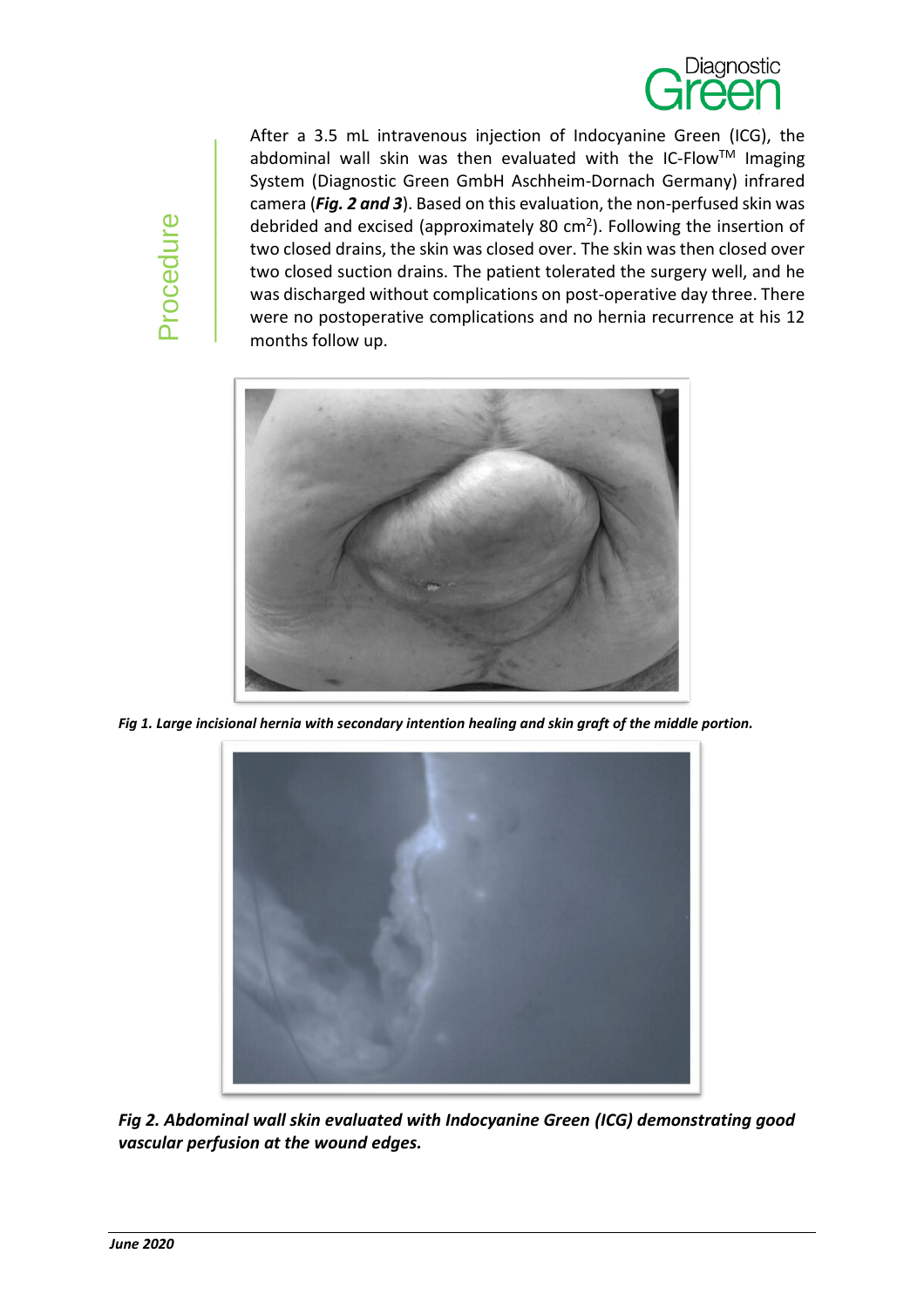



*Fig 3. Abdominal wall skin evaluated with Indocyanine Green (ICG)*

Conclusion

The use of Indocyanine Green Fluorescence Angiography for real-time assessment of myocutaneous flap perfusion allows for a simple, rapid and safe evaluation of the abdominal wall perfusion. This technique can guide the surgical plan, and help minimize skin flap necrosis and wound complications after abdominal wall reconstruction. Consequently, the technique has the potential to reduce cost and improve patient quality of life.

## **References**

- 1. Gurtner, G. C., Jones, G. E., Neligan, P. C., Newman, M. I., Phillips, B. T., Sacks, J. M., & Zenn, M. R. Intraoperative laser angiography using the SPY system: review of the literature and recommendations for use. Ann Surg Innov Res. 2013;7(1):1. Published 2013 Jan 7. doi:10.1186/1750-1164-7-1
- 2. Buczek T, Tarnowski W, Kuriata M, Śmietański M. Minimally invasive techniques and indocyanine angiography in anterior abdominal wall reconstruction after multiple laparotomies. Wideochir Inne Tech Maloinwazyjne. 2018;13(3):412‐416. doi:10.5114/wiitm.2018.75999
- 3. Patel KM, Bhanot P, Franklin B, Albino F, Nahabedian MY. Use of intraoperative indocyanin-green angiography to minimize wound healing complications in abdominal wall reconstruction. J Plast Surg Hand Surg. 2013;47(6):476-480. doi:10.3109/2000656X.2013.787085